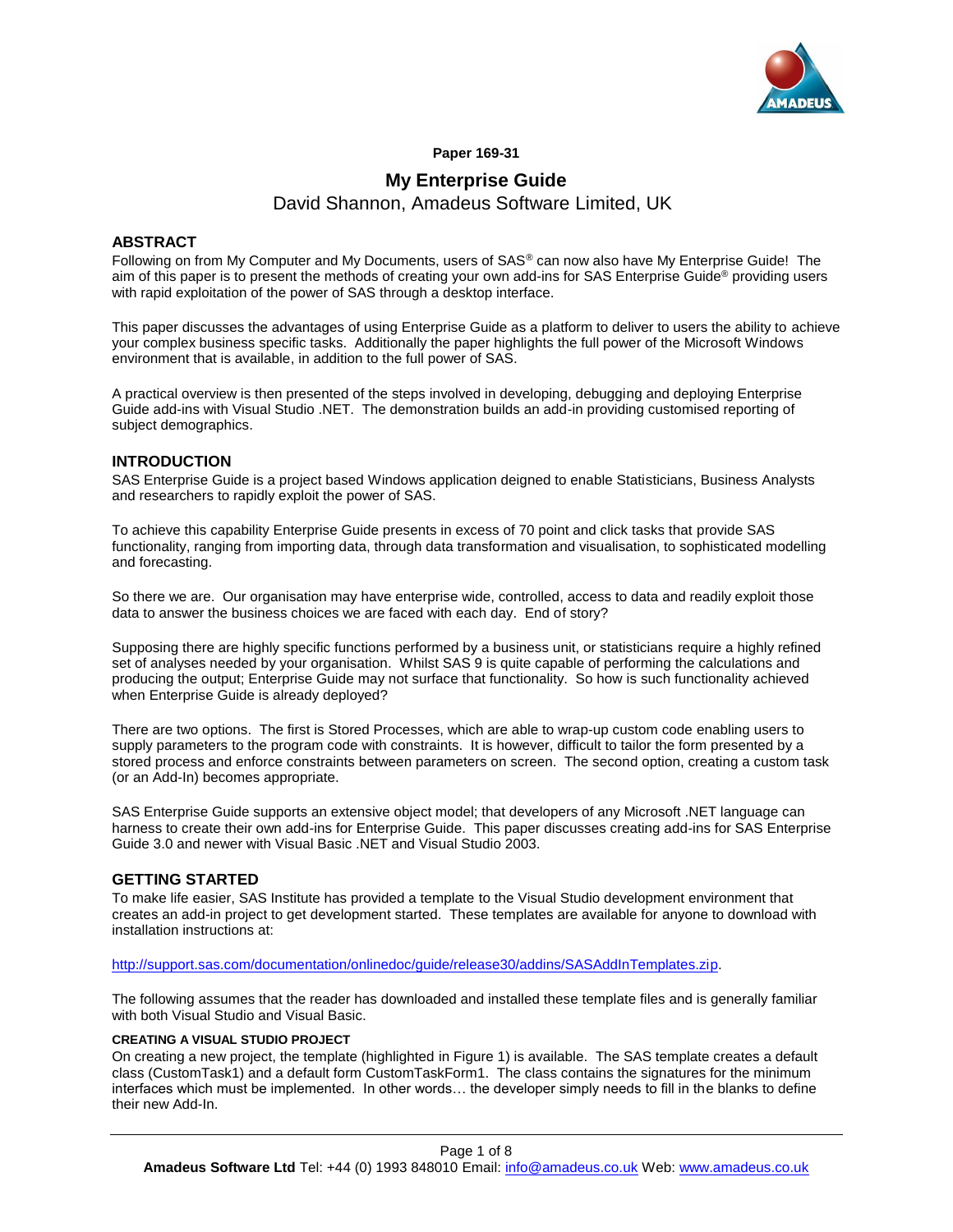

| <b>New Project</b>                                                                                         |                                                                   |                                             |                                      |                            |  |  |  |
|------------------------------------------------------------------------------------------------------------|-------------------------------------------------------------------|---------------------------------------------|--------------------------------------|----------------------------|--|--|--|
| Project Types:                                                                                             |                                                                   | Tem                                         |                                      |                            |  |  |  |
| Visual Basic Projects<br>Visual C# Projects<br>Other Projects<br>$\overline{+}$<br>Visual Studio Solutions | Setup and Deployment Projects                                     | <b>SAS Enterprise</b><br>Guide 3.0<br>AddIn | <b>hdows</b><br>M<br>blication<br>Ad | Class Library              |  |  |  |
|                                                                                                            |                                                                   | Windows<br>Control Library                  | Smart Device<br>Application          | ASP.NET Web<br>Application |  |  |  |
|                                                                                                            | SAS Enterprise Guide Add-In project for creating custom SAS tasks |                                             |                                      |                            |  |  |  |
| Name:                                                                                                      | Demographic                                                       |                                             |                                      |                            |  |  |  |
| Location:                                                                                                  | F:\Development\My Enterprise Guide                                |                                             | $\overline{\phantom{a}}$             | Browse                     |  |  |  |
| Project will be created at F:\Development\My Enterprise Guide\Demographic.                                 |                                                                   |                                             |                                      |                            |  |  |  |
| $\blacktriangleright$ More                                                                                 |                                                                   | OK                                          | Cancel                               | Help                       |  |  |  |

| <sup>2</sup> Demographic - Microsoft Visual Basic .NET [design] - CustomTask1.vb                                                                                                                                                                                                                                                                                            | $ \Box$ $\times$                                                                                                                                                                                                                                                                                          |
|-----------------------------------------------------------------------------------------------------------------------------------------------------------------------------------------------------------------------------------------------------------------------------------------------------------------------------------------------------------------------------|-----------------------------------------------------------------------------------------------------------------------------------------------------------------------------------------------------------------------------------------------------------------------------------------------------------|
| File Edit View Project Build Debug Tools Window Help                                                                                                                                                                                                                                                                                                                        |                                                                                                                                                                                                                                                                                                           |
| - nilà mConnectionStatus                                                                                                                                                                                                                                                                                                                                                    | - 感謝國の語 …                                                                                                                                                                                                                                                                                                 |
| 同島島村 住宿 三皇 メルルル                                                                                                                                                                                                                                                                                                                                                             |                                                                                                                                                                                                                                                                                                           |
| Sat Page CustomTask1.vb                                                                                                                                                                                                                                                                                                                                                     | Solution Explorer - Demographic<br>4 b x<br>$x \times$                                                                                                                                                                                                                                                    |
| 公 In (General)<br><b>IA</b> (Declarations)                                                                                                                                                                                                                                                                                                                                  | 田田田田<br>$\blacktriangledown$                                                                                                                                                                                                                                                                              |
| Imports System. Text<br>Imports System. Xml<br>Imports System. IO<br>Imports SAS.EG.AddIns<br>Namespace Demographic<br>Public Class CustomTask1<br>Implements SAS.EG.AddIns.ISASTask. SAS.EG.AddIns.ISASTaskAddIn. SAS.EG.Ad<br>' keep a reference to the ISASTaskConsumer interface for the application<br>Private consumer As ISASTaskConsumer<br>Private label As String | Solution Demographic' (1 project)<br>Soution Company<br>References<br>- - III SAS.EG.Addins<br>- - System<br>- «El System.Data<br>- - Di System. Drawing<br>- - El System. Windows. Forms<br>- - D System.XML<br>M AssemblyInfo.vb<br>CustomTask.iro<br>(b) CustomTask1.vb<br><b>B</b> CustomTaskForm1.vb |
| ISASTask implementation                                                                                                                                                                                                                                                                                                                                                     | Properties<br>$0 \times$                                                                                                                                                                                                                                                                                  |
| ISASTaskAddIn implementation                                                                                                                                                                                                                                                                                                                                                | 数斜回回                                                                                                                                                                                                                                                                                                      |
| ISASTaskDescription implementation                                                                                                                                                                                                                                                                                                                                          |                                                                                                                                                                                                                                                                                                           |
| End Class<br>-End Namespace                                                                                                                                                                                                                                                                                                                                                 |                                                                                                                                                                                                                                                                                                           |
| $\blacktriangleleft$                                                                                                                                                                                                                                                                                                                                                        | ¥                                                                                                                                                                                                                                                                                                         |
| 内<br>$E1$ Output                                                                                                                                                                                                                                                                                                                                                            |                                                                                                                                                                                                                                                                                                           |
| Ready                                                                                                                                                                                                                                                                                                                                                                       | <b>INS</b><br>Col <sub>1</sub><br>Ch1<br>ln 1                                                                                                                                                                                                                                                             |

Figure 1: Creating a new project from the SAS Institute supplied template

Figure 2: An add-in project ready for development

After specifying an appropriate name and location, the project is created and the Visual Studio environment now appears as shown in Figure 2. Notice that the appropriate reference has been added making available functionality from the SAS.EG.Addins library.

# **THE ENTERPRISE GUIDE ADD-IN MODEL**

The add-in model provides a series of interfaces that allow the developer to utilise functionality from Enterprise Guide (the host) itself.

An add-in is recognisable to Enterprise Guide because of a class which implements at least the required *interfaces* for the Enterprise Guide add-in model. In Figure 2, this class is called CustomTask1, in the file CustomTask1.VB. In theory the developer can write any code to perform anything that is possible under the Windows operating system. In practice, most add-ins load and show a Windows form which captures user selections before submitting a defined routine.

#### **WHAT IS AN INTERFACE?**

For Enterprise Guide to perform the role of host to an add-in it sets out a series of protocols that must be adhered to. These are the *interfaces* that the developer must implement.

Enterprise Guide's add-in model provides several interfaces that can be used to implement various functions. Using interfaces is good practice when unrelated entities (i.e. SAS Institute's Enterprise Guide code and SAS users' custom add-ins) need to be assured of working correctly together.

Technically an Interface is a type of object that defines and of methods, properties and events which are implemented by a class.

#### **REQUIRED INTERFACES**

A minimum of three interfaces must be implemented for an add-in to be available within Enterprise Guide.

- SAS.EG.AddIns.ISASTask; implements methods regarding source data used, SAS code to execute, tables created etc.
- SAS.EG.AddIns.ISASTaskAddIn; provides Enterprise Guide with basic name and description information, languages used and an object that is used to reference the add-in host (i.e. Enterprise Guide itself).
- SAS.EG.AddIns.ISASTaskDescription; provides Enterprise Guide with metadata about the add-in such as descriptions, labels and procedures used etc.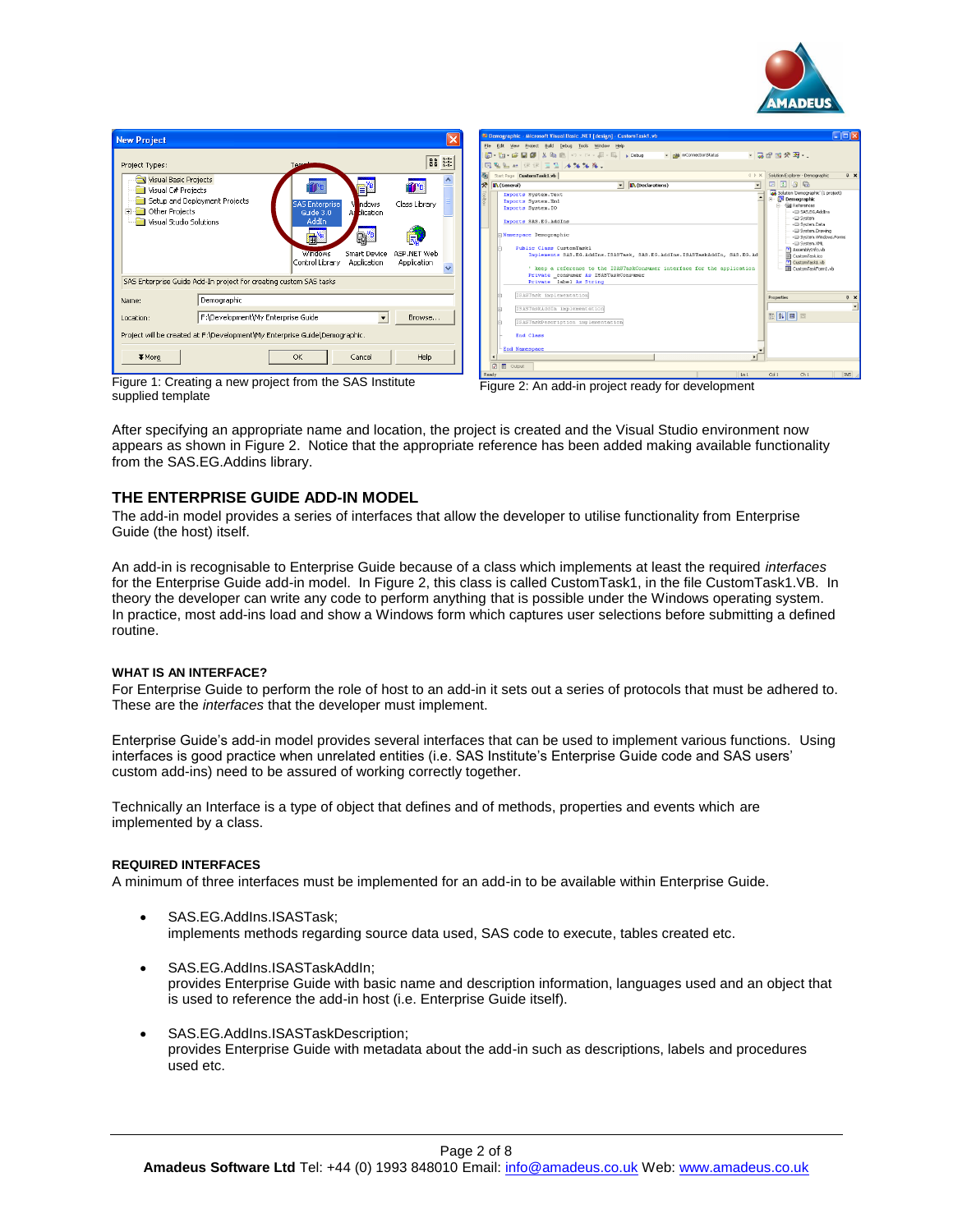

These three interfaces and their method stubs are automatically created when the template Enterprise Guide project is used. The developer simply needs to fill in the blanks or edits the default values.

#### **OBJECT MODEL DOCUMENTATION**

There is a comprehensive object model for building custom add-ins found in the SAS.EG.Addins namespace. The namespace can be navigated by using Visual Studio's Object Browser window.

At least a familiarity of the available functionality is important, if not practical experience of using many of the methods supplied by the interfaces. Documentation via a CHM file can be located at the following URL at the time of writing:

<http://support.sas.com/documentation/onlinedoc/guide/release30/addins/SAS.EG.Addins.zip>

#### **CREATING THE DEMOGRAPHICS ADD-IN**

The class shown to the right is that created by the add-in template, but now setup for a custom task called Demographics.

Additionally two private fields are added which contain long and short descriptions of this task. These are used in the multiple interface methods requiring task names and descriptions.

An object called CodeWriter is instantiated which contains methods used to derive the SAS code ultimately submitted.

The last significant edit to this class is the Show method used to present the add-ins form to the users. The list of possible return codes is extended to trap explicitly the OK, YES or CANCEL button presses. Figure 3: Customised class ready for Enterprise Guide

```
Public Function Show(ByVal Owner As System.Windows.Forms.IWin32Window)
   Dim demog As New DemographicsForm(Me)
     show the form
    Dim rc As Windows.Forms.DialogResult
    rc = demog.ShowDialog(Owner)
    Select Case (rc)
       Case Windows. Forms. DialogResult. OK
           Return ShowResult.RunNow
       Case Windows.Forms.DialogResult.Yes
           Return ShowResult.RunLater
       Case Windows. Forms. DialogResult. Cancel
            Return ShowResult.Canceled
    End Select
End Function
```


Recalling that add-ins to Enterprise Guide are simply modal dialogs in V3.0, distinguishing between return codes enables the application to behave appropriately.

These options enable the form to be constructed identically to a SAS supplied add-in, improving consistency for users.

Hint: At design time the objects do not appear with the Windows XP themes enabled. Enterprise Guide supports Windows themes quite comprehensively, so ensure that any objects which support the FlatStyle property in the addin have the value System (rather than the default value of Standard).

[Figure 4](#page-3-0) (below) shows the My Enterprise Guide solution in Visual Studio .NET with the main form opened. A TreeView object is used to present the categories of functionality to the user. Note that the following properties are set to achieve the view shown: HideSelection = False, ItemHeight=20, Scrollable=False and ShowLines=False. Four root nodes are then added to the node collection, "Task Roles" through to "Results".

The approach taken presenting the functionality for each category of options is to create one custom control for each of the categories "Task Roles" through to "Results".

At the point of instantiating the form each of the user controls is added to the main form in the appropriate location, but hidden from view. When a category in the tree is selected the visibility of user controls is toggled appropriately.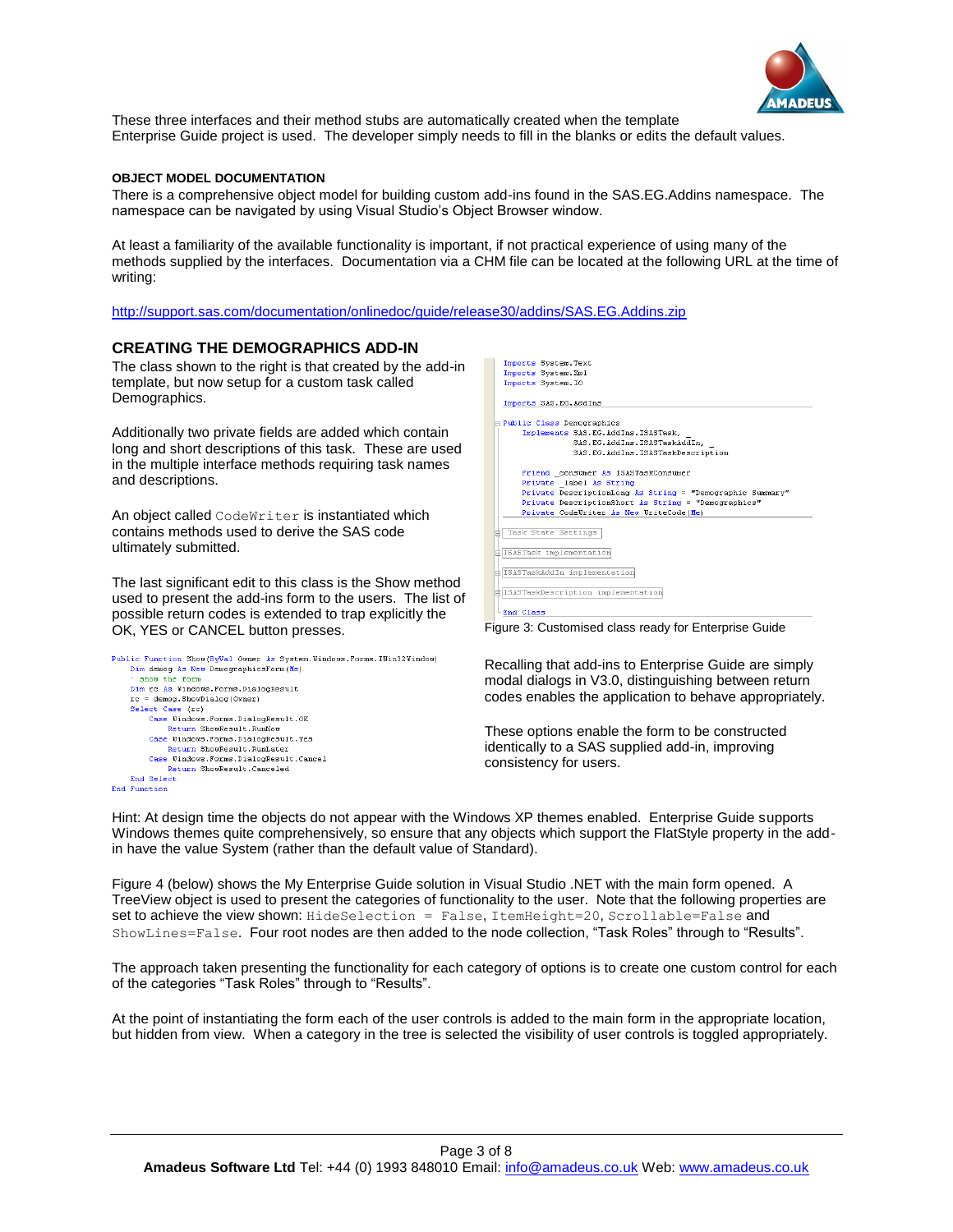

Figure 4: Demographics solution at design time

<span id="page-3-0"></span>A consistent look and feel for column role assignment is achieved by utilising the SASVariableSelector control, which exists in the SAS.EG.Controls library. By adding this control to the Visual Studio toolbox the object can easily be incorporated in a custom add-in, simply by dragging it onto the form. This object is shown at design time below (see Figure 5 below).

It is worth noting that various libraries of SAS functionality are used when a reference is added within the project references area (see Visual Studio Solution Explorer). By default each reference has a property of "Copy Local" with a value of True. This means the functionality already installed by Enterprise Guide is being copied into the \BIN folder of the add-in project.

To prevent this unnecessary duplication the user should set each SAS.EG.\*.DLL Copy Local property to False. Any files now created in the \BIN folder of the project will be explicitly created by the add-in project, thereby simplifying deployment.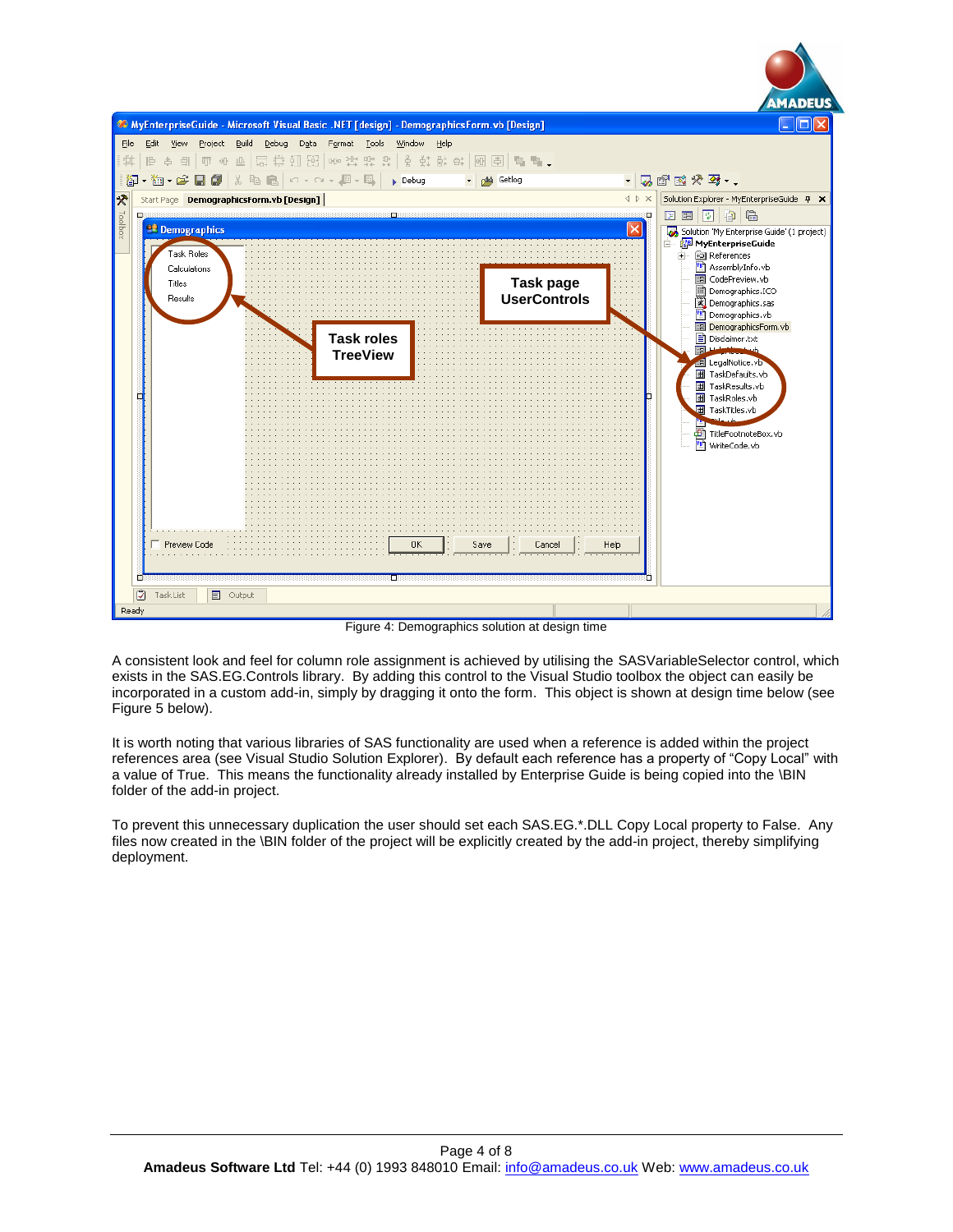

Preparing the control is performed in two steps:

First, define what roles columns can be assigned to with appropriate attributes.

Second, populate the list of columns to assign as per active data source, i.e. the table selected for use when the task

Code from each of these stages is considered below.

was opened.

| We MyEnterpriseGuide - Microsoft Visual Basic .NET [design] - TaskRoles.vb [Design]<br>Build<br>Debua<br>Tools Window<br>File<br>Edit<br>View<br>Project<br>Data<br>Help<br>  台目  町 ※ 业  眾##打路  咖啡柴柴柴  台鼓群蚌  晒圆  幅幅。<br>草<br>E<br><b>如 • 2 日 5 太 4 七 七 1</b> × ~ × ・ 月 • 耳   → Debug<br>御<br>- phi Getlog<br>$\overline{\phantom{a}}$ | ・あず酸犬ろ・                                                                                                                                                                                                                                                                                                                                                                                                                                                                                                                                                                                 |
|---------------------------------------------------------------------------------------------------------------------------------------------------------------------------------------------------------------------------------------------------------------------------------------------------------------------------------------|-----------------------------------------------------------------------------------------------------------------------------------------------------------------------------------------------------------------------------------------------------------------------------------------------------------------------------------------------------------------------------------------------------------------------------------------------------------------------------------------------------------------------------------------------------------------------------------------|
| ⊗<br>√ D X<br>Start Page TaskRoles.vb [Design]<br>Toolbox<br>п<br><b>Roles</b><br>Columns to assign:<br>Column roles:<br>Name<br>٠<br>ö<br>n<br>٠<br>$\Box$<br>$\Box$<br>n                                                                                                                                                            | Solution Explorer - MyEnterpriseGuide<br>$\mathfrak{p} \times$<br>F<br>Properties<br>$\Box$<br>ाद्य<br>圓<br>国<br>Solution 'My Enterprise Guide' (1 project)<br>◛<br>MyEnterpriseGuide<br>Ė-<br>a References<br>Ėŀ.<br>AssemblyInfo.vb<br>۳eŋ<br>E CodePreview.vb<br>Demographics.ICO<br>図 Demographics.sas<br>唒<br>Demographics.vb<br><b>E DemographicsForm.vb</b><br>Disclaimer.txt<br>E HelpAbout.vb<br>E LegalNotice.vb<br><b>H</b> TaskDefaults.vb<br>丽<br>TaskResults.vb<br>田<br>TaskRoles.vb<br>田<br>TaskTitles.vb<br>781<br>Title.vb<br>TitleFootnoteBox.vh<br>丽<br>WriteCode.vb |
| 7<br>Task List<br>目<br>Output<br>Ready                                                                                                                                                                                                                                                                                                |                                                                                                                                                                                                                                                                                                                                                                                                                                                                                                                                                                                         |

Figure 5: Task roles page at design time

Dim arp As New SAS.EG.Controls.SASVariableSelector.AddRoleParams

arn Name = "Classification warishles" arp.name crassriboated variableselector.ROLETYPE.All  $arp.MinNumVars = 1$  $\mathtt{arp}$  . Unique  $\,$  = Me. SASVS. AddRole (arp)

 $arp.Mame = "Gender"$  $\exp$ . MinNumVars = 0<br>arp. MaxNumVars = 1 arp. Type = SAS. EG. Controls. SASVariableSelector. ROLETYPE. All Me. SASVS. AddRole (arp)<br>Figure 6: Code snippet adding roles to the SAS

Variable Selector

Figure 7 shows partial code used to loop over each column in the active data source. Various properties are determined from the ActiveData property, which is accessed through the consumer object passed into the main form by reference.

In practice the code shown is contained within a Try – Catch block, which elegantly handles any errors which can occur when accessing data sources.

For those familiar with SCL programming, when accessing or reading information from a table, the table must be opened before use and closed after its use is completed.

The methods discussed in Figures 6 and 7 are called as the classes are instantiated.

Here (Figure 6) an instance of the AddRoleParms class is used to add roles to the SASVariableSelector object. Notice that to specify required or optional usage the MinNumVars and MaxNumVars parameters can be controlled. The RoleType property determines what type of column can be assigned to the role.

Once the role is configured it is added to the controls via the AddRole method.

```
With Me.consumer.ActiveData.Accessor
      .Open<sup>(1)</sup>
     For i As Integer = 0 To . ColumnCount - 1
            n marry New SAS.EG.Controls.SASVariableSelector.AddVariableParams<br>avp.Name = .ColumnInfoByIndex(i).Name
           Select Case (.ColumnInfoByIndex(i).Group)<br>Case SAS.EG.AddIns.VariableGroup.Character
                  ave. Type = SAS.EG.Controls.VARTYPE.Currency<br>Case SAS.EG.AddIns.VariableGroup.Numeric
                         avp.Tvpe = SAS.EG.Controls.VARTYPE.Numeric
                  Case SAS.EG.AddIns.VariableGroup.GeoRef
                         avp. Type = SAS. EG. Controls. VARTYPE. GeoRef
                  Case SAS.EG.AddIns.VariableGroup.Date<br>avp.Type = SAS.EG.Controls.VARTYPE.Date
                  Case SAS.EG.AddIns.VariableGroun.Time
                         avp.Type = SAS.EG.Controls.VARTYPE.Time
                  Case SAS.EG.AddIns.VariableGroup.OleData
                  Case SAS.EG.AddIns.VariableGroup.OleData<br>avp.Type = SAS.EG.Controls.VARTYPE.Numeric<br>Case Else
            ave. Type = SAS.EG.Controls.VARTYPE.Numeric<br>
End Select<br>
avp.Label = .ColumnInfoByIndex(i).Label
            avp.nasti :cordaminicosymacx(1):nasti<br>avp.TaskLabel = avp.Label<br>avp.Format = .ColumnInfoByIndex(i).Format
            avp. MaxLength = .Columninopyindex(i).Comma<br>avp. MaxLength = .ColumnInfoByIndex(i).Length<br>avp.Informat = .ColumnInfoByIndex(i).Informat<br>avp.SortedBy = .ColumnInfoByIndex(i).SortPosition<br>avp.Position = i
            Me.TaskRoles.SASVS.AddVariable(avp)
      .Close()
```
Figure 7: Adding columns from the active data source to the variable selector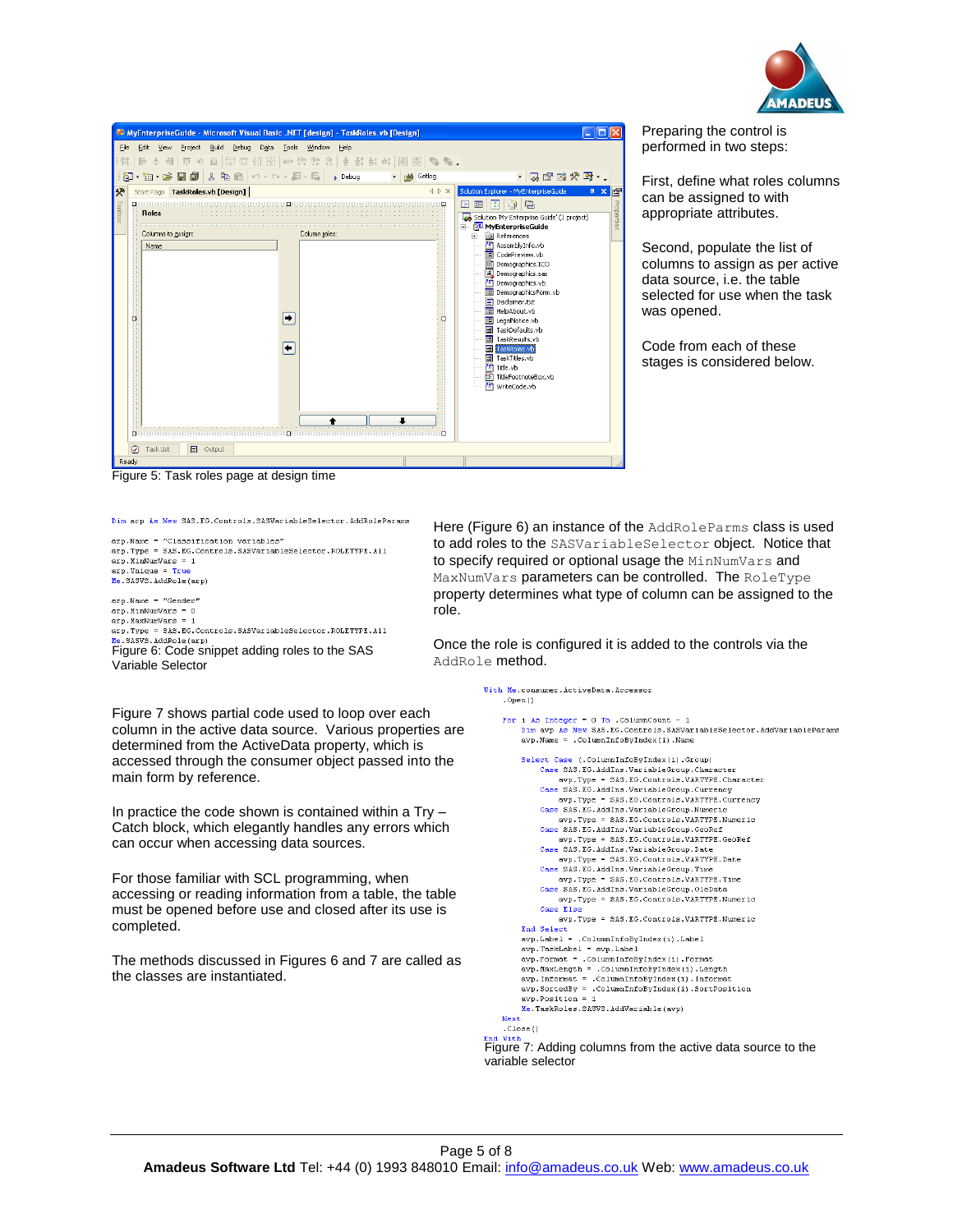

The next step is to consider how to create the program that actually gets submitted whenever the project is run, or the user presses "OK". Enterprise Guide actually requests a string of text from the add-in which is the SAS code to submit. This is done through the SASCode property in the ISASTask interface, hence the developer needs to supply the string passed into the Get method of the property.

In the Demographics add-in there are several steps performed, but it is of a reasonably common structure. A program is written and then parameterised by placing tokens which the add-in replaces with user selected values. The code is stored as an embedded resource within the project which is then streamed into the SASCode property.

|           |                      | We MyEnterpriseGuide - Microsoft Visual Basic .NET [design] - Demographics.sas                                                                                                                                                                             |                                                           |                                                                                                                                                                                                                                                                                                                   |                                  |                          |  |  |
|-----------|----------------------|------------------------------------------------------------------------------------------------------------------------------------------------------------------------------------------------------------------------------------------------------------|-----------------------------------------------------------|-------------------------------------------------------------------------------------------------------------------------------------------------------------------------------------------------------------------------------------------------------------------------------------------------------------------|----------------------------------|--------------------------|--|--|
| File<br>量 |                      | Edit<br>Build<br>Debug Tools<br><b>View</b><br>Project<br>Window<br>Help<br>鬼編 # 宇建 目号 メななん。                                                                                                                                                               |                                                           |                                                                                                                                                                                                                                                                                                                   |                                  |                          |  |  |
| 嗣         |                      | <b>・御・2日間 ※ 略唱   の・ペ・月・周 </b>                                                                                                                                                                                                                              | $\triangleright$ Debug                                    | <b>nda</b> Getlog                                                                                                                                                                                                                                                                                                 | $\bullet$                        | <b>BY</b>                |  |  |
| 分         |                      | Start Page   Demographics.sas                                                                                                                                                                                                                              | $\left\langle \downarrow \uparrow \right\rangle$ $\times$ | Solution Explorer - MyEnterpriseGuide                                                                                                                                                                                                                                                                             |                                  | п.<br>×                  |  |  |
| Toolbox   |                      | data work.demog1;<br>set & ACTIVEDATASOURCE%:<br><b>&amp;AGELABEL&amp;</b><br>A G E<br><b>ARMTA</b><br>run:<br>* Calculate descriptive statistics;<br>proc summary data=work.demog1 nway;<br>class %CLASSVARS% :<br>var % AGE % *HEIGHT% *WEIGHT* * BMI *; |                                                           | 喻。<br>e.<br>IФI<br>Solution 'My Enterprise Guide' (1 project)<br>MyEnterpriseGuide<br>Ėŀ.<br><b>Fig. References</b><br><sup>NB</sup> AssemblyInfo.vb<br><b>El</b> CodePreview.vb<br>Demographics.ICO<br>Demographics.sas<br>Demographics.vb<br><b>Ed</b> DemographicsForm.vb<br>Disclaimer.txt<br>Properties<br>4 |                                  |                          |  |  |
|           |                      | output out=work.demog2<br>\$M\$                                                                                                                                                                                                                            |                                                           | Demographics.sas File Properties                                                                                                                                                                                                                                                                                  |                                  | $\overline{\phantom{a}}$ |  |  |
|           |                      | <b>SMEANS</b><br><b>ASTDA</b>                                                                                                                                                                                                                              |                                                           | 黚<br>I∄į<br>恒<br>回                                                                                                                                                                                                                                                                                                |                                  |                          |  |  |
|           |                      | %HIN%                                                                                                                                                                                                                                                      |                                                           | <b>Build Action</b>                                                                                                                                                                                                                                                                                               | <b>Embedded Resource</b>         |                          |  |  |
|           |                      | A MAXA                                                                                                                                                                                                                                                     |                                                           | <b>Custom Tool</b><br>Custom Tool Namespace                                                                                                                                                                                                                                                                       |                                  |                          |  |  |
|           |                      | <b>ANNISSA</b>                                                                                                                                                                                                                                             |                                                           | File Name                                                                                                                                                                                                                                                                                                         | Demographics.sas                 |                          |  |  |
|           |                      | run:                                                                                                                                                                                                                                                       |                                                           | Full Path                                                                                                                                                                                                                                                                                                         | D:\Development\Mv Enterprise Gui |                          |  |  |
|           | $\blacktriangleleft$ |                                                                                                                                                                                                                                                            | Ы                                                         |                                                                                                                                                                                                                                                                                                                   |                                  |                          |  |  |
|           | Ø                    | Task List<br>目<br>Output                                                                                                                                                                                                                                   |                                                           |                                                                                                                                                                                                                                                                                                                   |                                  |                          |  |  |
|           | Ready                |                                                                                                                                                                                                                                                            |                                                           |                                                                                                                                                                                                                                                                                                                   |                                  |                          |  |  |

A class is written in the project which explicitly performs the role of constructing the string when Enterprise Guide requests it from the SASCode property.

Figure 8 shows the skeleton code which contains tokens of the form %*LABEL*% which are replaced during parsing.

The WriteCode class takes user selected values and replaces the tokens with actual SAS statements, variable names or other options as appropriate.

The code string is held within an object of type System.Text.StringBuilder, hence the

.Replace("oldString","newString) is used to perform this function.

Figure 8: Embedded SAS code

The final critical step to consider is how values selected by the user are stored for use when the project runs and when the task is edited by the user. The ISASTask interface implements a property called XMLState which defines and retrieves an XML string.

Figure 9 shows a snippet of the code used in the property method.

An XML writer object creates XML elements that will be stored in the containing Enterprise Guide project (see the Get method).

Conversely, settings are retrieved through the Set method; an XMLReader object extracts the stored strings and assigns the values in properties defined in the demographics class.

Note that conversion from String to the correct Type may be required here. For example, the code preview ComboBox is a Boolean, which is stored as either "True" or "False" in the XML string.

Public Property XmlState() As String Implements SAS.EG.AddIns.ISASTask.XmlState Cet Dim sw As StringWriter = New StringWriter Dim writer As XmlTextWriter = New XmlTextWriter(sw) writer.WriteStartElement("Demographics") writer. WriteElementString("ClassVars", Me.ClassVars) writer.WriteElementString("DataSetName", Me.DataSetName) 'Further settings removed for clarity writer. WriteEndElement () writer.Close()  $XmlState = sw.ToString()$ End Get Set (ByVal Value As String) If Value  $\langle \rangle$  Nothing And Value. Length  $> 0$  Then Try Dim sr As StringReader = New StringReader (Value) Dim reader As XmlTextReader = New XmlTextReader (sr) reader.ReadStartElement("Demographics")  $Me.ClassVars = reader.FeadElementString("ClassVars")$ Me.DataSetName = reader.ReadElementString("DataSetName") 'Further settings removed for clarity reader.ReadEndElement() reader.Close() Catch ex As Exception Debug. WriteLine ("XmlState:" & ex. Message) End Try End If End Set End Property Figure 9: User parameter storage

For example, a property is used to determine the current setting of the Code Preview tick box on the main form. A property (Me.CodePreview) stores this value during the lifetime of the class. The property type is Boolean, i.e. the "Checked" property of the CheckBox object. Hence the XML string is converted into a Boolean with the XMLConvert.ToBoolean method.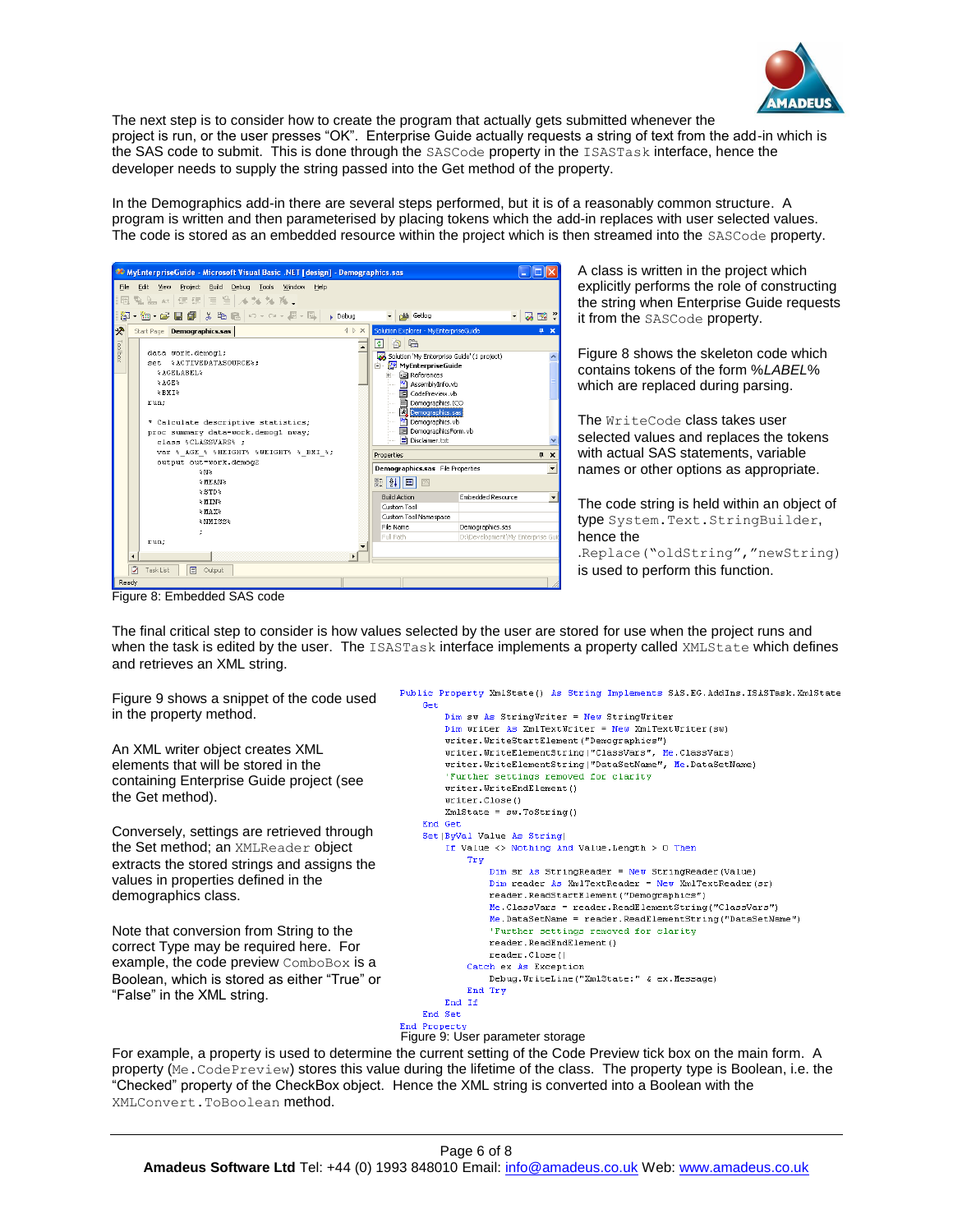

## **DEBUGGING THE ADD-IN**

As Enterprise Guide add-ins are simply DLL files, they cannot be started directly. The most effective way the author has found of debugging is to set the start action of the project properties to be the SEGUIDE.EXE (i.e. launch Enterprise Guide). Figure 9 shows (for a Visual Basic .NET project) how this is achieved.

On running the Visual Studio project the add-in DLL is compiled before Enterprise Guide is launched.

If the add-in is not already registered within Enterprise Guide it should be done so through the Add-In pull down menu.

The add-in can be run as normal, however any break points set in the Visual Studio project are honoured, enabling debugging to take place as for any other .NET Windows Form application.

Note that Enterprise Guide must be closed before source code can be edited; similarly the project cannot be recompiled if Enterprise Guide is still

| Configuration: Active(Debug)                                                                              | Active(.NET)<br>Configuration Manager<br>Platform:                                                                                                                        |
|-----------------------------------------------------------------------------------------------------------|---------------------------------------------------------------------------------------------------------------------------------------------------------------------------|
| Common Properties<br>Configuration Properties<br><b>Debugging</b><br>Optimizations<br>Build<br>Deployment | <b>Start Action</b><br>Start project<br>Start external program:<br>C:\Program Files\SAS\Enterprise Guide 3.0\SEGuide<br>$\sim$<br>Start URL:<br>Start Options             |
|                                                                                                           | Command line arguments:<br>Working directory:<br>$\cdots$<br>Use remote machine:                                                                                          |
|                                                                                                           | ↓ Always use Internet Explorer when debugging Web pages<br>Debuggers<br>Enable:<br>ASP.NET debugging<br>ASP debugging<br>Unmanaged code debugging<br>SQL Server debugging |

Figure 10: Configuring project properties for debugging

## **DEPLOYING THE ADD-INS**

When compiled, the Enterprise Guide Add-In will be a library, i.e. DLL file. Deploying an add-in is remarkably simple thanks to the way .NET works. Rather than explicitly needing to register DLL's in the PC's registry a DLL can simply reside in a folder. This means that many versions of the same DLL can co-exist on a single PC without conflict, negating the so called "DLL hell" experienced by those developing COM or ACTIVEX components.

| <b>D:</b> D: Development Wy Enterprise Guide Wy Enterprise Guide \bin                                            |                                                                   |           |                         |
|------------------------------------------------------------------------------------------------------------------|-------------------------------------------------------------------|-----------|-------------------------|
| File<br>Edit<br>Favorites Tools<br><b>View</b>                                                                   | Help                                                              |           |                         |
| Address D:\Development\My Enterprise Guide\My Enterprise Guide\bin                                               |                                                                   |           | $\checkmark$<br>Go<br>∍ |
|                                                                                                                  | Name<br>A                                                         | Size Type | Date Modified           |
| 変<br><b>File and Folder Tasks</b><br>Make a new folder<br>Publish this folder to<br>the Web<br>Share this folder | MyEnterpriseGuide.dll 212 KB Application Extension<br>$\ddotmark$ |           | 27/01/2006 10:43        |
| 1 objects                                                                                                        |                                                                   | 212 KB    | My Computer             |

Figure 11: Compiled add-in for deployment

Note that when the add-in is ready for deployment (i.e. your software testing cycle is complete!) the project should be compiled in "Release" mode in Visual Studio.

This optimises the intermediate code held within the DLL and omits the associated PDB file which is used for debugging.

Using the Add-In manager within Enterprise Guide in the normal way will integrate the custom task into the environment. Figure 12 shows the demographics add-in which is included within the Describe category of tasks.

Figure 11 shows the BIN folder within the Visual Studio .NET project and the containing DLL file.

This file needs to be located on the end users PC. Do not attempt to locate the DLL in a shared location for concurrent access as the DLL will appear locked as soon as the first user accesses the add-in.

| <b>Task List</b>                   |  |  |  |  |  |
|------------------------------------|--|--|--|--|--|
| Tasks by Category<br>Tasks by Name |  |  |  |  |  |
| <b>Describe</b>                    |  |  |  |  |  |
| la List Data                       |  |  |  |  |  |
| 图 One-Way Frequencies              |  |  |  |  |  |
| $\Sigma$ Summary Statistics        |  |  |  |  |  |
| Summary Tables                     |  |  |  |  |  |
| <b>III</b> Table Analysis          |  |  |  |  |  |
| Demographic Summary                |  |  |  |  |  |

Figure 12: The deployed demographics add-in